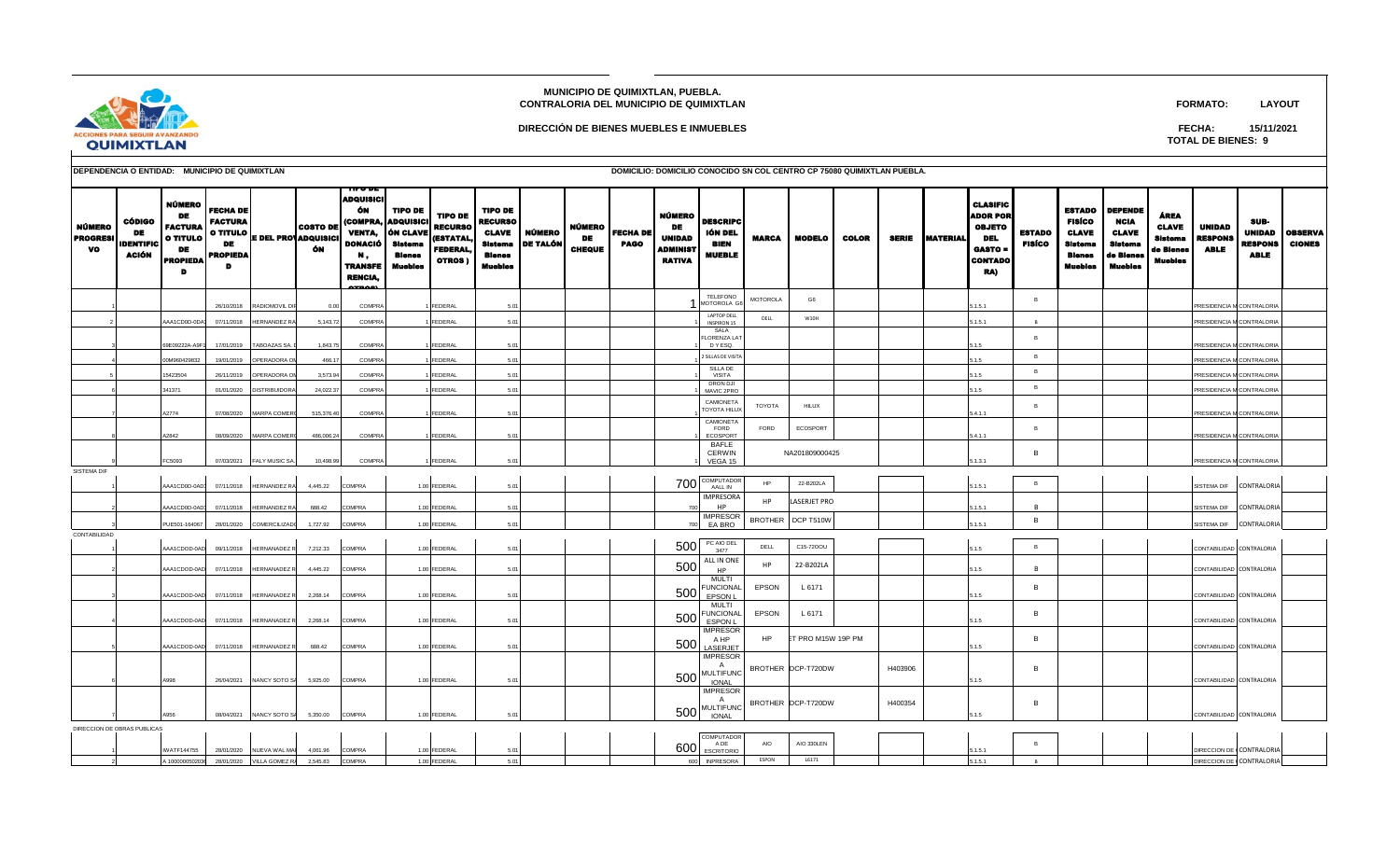

## **MUNICIPIO DE QUIMIXTLAN, PUEBLA. CONTRALORIA DEL MUNICIPIO DE QUIMIXTLAN**

**DIRECCIÓN DE BIENES MUEBLES E INMUEBLES**

**FORMATO: LAYOUT**

**TOTAL DE BIENES: 9 FECHA: 15/11/2021**

| <b>DEPENDENCIA O ENTIDAD:</b> | MUNICIPIO DE QUIMIXTLAN |  |  |
|-------------------------------|-------------------------|--|--|

**DEPENDENCIA O ENTIDAD: MUNICIPIO DE QUIMIXTLAN DOMICILIO: DOMICILIO CONOCIDO SN COL CENTRO CP 75080 QUIMIXTLAN PUEBLA.**

| <b>NÚMERO</b><br><b>PROGRES</b><br>vo | <b>CÓDIGO</b><br>DE<br>IDENTIFIC<br>ACIÓN | NÚMERO<br>DE<br><b>FACTURA</b><br><b>O TITULO</b><br>DE<br><b>PROPIED</b><br>D | FECHA DE<br><b>FACTURA</b><br><b>O TITULO</b><br><b>DE</b><br><b>PROPIEDA</b> |                      | <b>COSTO DE</b><br><b>E DEL PROVADQUISICI</b><br>ÓN | ADQUISICI<br>ÓN<br><b>COMPRA</b><br><b>VENTA.</b><br>DONACIÓ<br>М,<br><b>TRANSFE</b><br><b>RENCIA</b> | <b>TIPO DE</b><br><b>ADQUISIC</b><br>ÓN CLAVI<br><b>Sistema</b><br><b>Blenes</b><br><b>Muebles</b> | <b>TIPO DE</b><br><b>RECURSO</b><br><b>ESTATAL</b><br><b>FEDERAL</b><br>OTROS) | <b>TIPO DE</b><br><b>RECURSO</b><br><b>CLAVE</b><br>Sistema<br>Blenes<br>Muebles | <b>NÚMERO</b><br><b>DE TALÓI</b> | NÚMERO<br>DE<br><b>CHEQUE</b> | <b>FECHA DE</b><br><b>PAGO</b> | NÚMERO<br>DE<br><b>UNIDAD</b><br>ADMINIST<br><b>RATIVA</b> | <b>DESCRIPC</b><br>IÓN DEL<br>BIEN<br><b>MUEBLE</b> | <b>MARCA</b>    | <b>MODELO</b>       | <b>COLOR</b> | <b>SERIE</b>      | <b>MATERIAL</b> | <b>CLASIFIC</b><br><b>ADOR POR</b><br><b>OBJETO</b><br>DEL<br>GASTO =<br><b>CONTADO</b><br>RA) | <b>ESTADO</b><br><b>FISÍCO</b> | <b>ESTADO</b><br><b>FISÍCO</b><br><b>CLAVE</b><br>Sistema<br><b>Blenes</b><br>Muebles | <b>DEPENDE</b><br><b>NCIA</b><br><b>CLAVE</b><br><b>Sistems</b><br>de Blenes<br>Muebles | ÁREA<br><b>CLAVE</b><br><b>Sistema</b><br>de Blenes<br>Muebles | <b>UNIDAD</b><br><b>RESPONS</b><br><b>ABLE</b> | SUB-<br><b>UNIDAD</b><br><b>RESPONS</b><br><b>ABLE</b> | <b>OBSERVA</b><br><b>CIONES</b> |
|---------------------------------------|-------------------------------------------|--------------------------------------------------------------------------------|-------------------------------------------------------------------------------|----------------------|-----------------------------------------------------|-------------------------------------------------------------------------------------------------------|----------------------------------------------------------------------------------------------------|--------------------------------------------------------------------------------|----------------------------------------------------------------------------------|----------------------------------|-------------------------------|--------------------------------|------------------------------------------------------------|-----------------------------------------------------|-----------------|---------------------|--------------|-------------------|-----------------|------------------------------------------------------------------------------------------------|--------------------------------|---------------------------------------------------------------------------------------|-----------------------------------------------------------------------------------------|----------------------------------------------------------------|------------------------------------------------|--------------------------------------------------------|---------------------------------|
|                                       |                                           | AA10A0-24A9-4                                                                  | 09/12/2020                                                                    | <b>JESUS HERNAN</b>  | 20.582.00                                           | <b>COMPRA</b>                                                                                         |                                                                                                    | 1.00 FEDERAL                                                                   | 5.01                                                                             |                                  |                               |                                | 600                                                        | <b>COMPUTADO</b><br>$\Delta$                        | INTEL           | I3-10100            |              |                   |                 | 151                                                                                            | B                              |                                                                                       |                                                                                         |                                                                | DIRECCION DE CCONTRALORIA                      |                                                        |                                 |
|                                       |                                           | A4105A0-24A9                                                                   | 09/01/2020                                                                    | <b>SUS HERNA</b>     | 21,250.01                                           | COMPRA                                                                                                |                                                                                                    | 1.00 FEDERAL                                                                   | 5.01                                                                             |                                  |                               |                                |                                                            | <b>COMPUTADO</b><br>$\overline{A}$                  | <b>ENSAMBLE</b> | 15-10400            |              |                   |                 | 1.5.1                                                                                          | <b>B</b>                       |                                                                                       |                                                                                         |                                                                | <b>IRECCION DE</b>                             | CONTRALORI.                                            |                                 |
|                                       |                                           | 22153                                                                          | 14/01/2021                                                                    | QUIPOS Y MA          | 32,712.00                                           | COMPRA                                                                                                |                                                                                                    | 1.00 FEDERAL                                                                   | 5.01                                                                             |                                  |                               |                                |                                                            | PLOTTER                                             | CANON           | H87                 |              | <b>BACP5523</b>   |                 | 1.5.1                                                                                          | B                              |                                                                                       |                                                                                         |                                                                | DIRECCION DE                                   | CONTRALORIA                                            |                                 |
|                                       |                                           | 3HGFHE257411                                                                   | 27/05/2021                                                                    | HOME DEPOT M         | 9,394.99                                            | <b>COMPRA</b>                                                                                         |                                                                                                    | 1.00 FEDERAL                                                                   | 5.01                                                                             |                                  |                               |                                | 600                                                        | CANON<br>4NO BREAK                                  | HOME DEPOT      | 700VA               |              |                   |                 | 5.1.5.1                                                                                        | B                              |                                                                                       |                                                                                         |                                                                | DIRECCION DE (CONTRALORIA                      |                                                        |                                 |
|                                       |                                           | 1062054112                                                                     | 01/09/2021                                                                    | OFIX SA, DE CV.      | 7.129.37                                            | COMPRA                                                                                                |                                                                                                    | 1.00 FEDERAL                                                                   | 5.01                                                                             |                                  |                               |                                | 600                                                        | 2 SILLONES<br>EJECUTIVO                             | OFIX            |                     |              |                   |                 | 151                                                                                            | B                              |                                                                                       |                                                                                         |                                                                | DIRECCION DE (                                 | CONTRALORIA                                            |                                 |
|                                       |                                           |                                                                                | 28/10/2018                                                                    | <b>ADIOMOVIL DIR</b> | 0.00                                                | <b>COMPRA</b>                                                                                         |                                                                                                    | 1.00 FEDERAL                                                                   | 5.01                                                                             |                                  |                               |                                | 600                                                        | TELEFONO                                            | <b>MOTOROLA</b> | G6                  |              |                   |                 | 5.1.5.1                                                                                        | B                              |                                                                                       |                                                                                         |                                                                | OBRA PUBLICA                                   | CONTRALORIA                                            |                                 |
| <b>REGISTRO CIVIL</b>                 |                                           |                                                                                |                                                                               |                      |                                                     |                                                                                                       |                                                                                                    |                                                                                |                                                                                  |                                  |                               |                                |                                                            |                                                     |                 |                     |              |                   |                 |                                                                                                |                                |                                                                                       |                                                                                         |                                                                |                                                |                                                        |                                 |
|                                       |                                           | AAA1CD0D-0AD3                                                                  | 07/11/2018                                                                    | <b>IERNANDEZRAI</b>  | 4,445.22                                            | COMPRA                                                                                                |                                                                                                    | 1.00 FEDERAL                                                                   | 5.01                                                                             |                                  |                               |                                |                                                            | 800 ALL IN ONE HP                                   | HP              | 22-B202LA           |              |                   |                 | 5.1.5.1                                                                                        | B                              |                                                                                       |                                                                                         |                                                                | REGISTRO CIVIL CONTRALORIA                     |                                                        |                                 |
|                                       |                                           |                                                                                |                                                                               |                      |                                                     |                                                                                                       |                                                                                                    |                                                                                |                                                                                  |                                  |                               |                                |                                                            | <b>MPRESORA</b>                                     | <b>HP</b>       | LASERJET PRO        |              |                   |                 |                                                                                                |                                |                                                                                       |                                                                                         |                                                                |                                                |                                                        |                                 |
| <b>CONTRALORIA</b>                    |                                           | AAA1CD0D-0AD3                                                                  | 07/11/2018                                                                    | HERNANDEZRAI         | 688.42                                              | <b>COMPRA</b>                                                                                         |                                                                                                    | 1.00 FEDERAL                                                                   | 5.01                                                                             |                                  |                               |                                | 800                                                        | <b>HP</b>                                           |                 |                     |              |                   |                 | 5.1.5.1                                                                                        | <b>R</b>                       |                                                                                       |                                                                                         |                                                                | REGISTRO CIVIL CONTRALORIA                     |                                                        |                                 |
|                                       |                                           | AAA1CD0D-0AD                                                                   | 07/11/2018                                                                    | <b>IERNANDEZ RA</b>  | 4,445.22                                            | <b>COMPRA</b>                                                                                         |                                                                                                    | 1.00 FEDERAL                                                                   | 5.01                                                                             |                                  |                               |                                |                                                            | 1000 ALL IN ONE HP                                  | HP              | 22-B202LA           |              |                   |                 | 5.1.5.1                                                                                        | $\overline{B}$                 |                                                                                       |                                                                                         |                                                                | CONTRALORIA CONTRALORIA                        |                                                        |                                 |
|                                       |                                           | AAA1CD0D-0AD                                                                   | 07/11/2028                                                                    | HERNANDEZ RA         | 688.42                                              | <b>COMPRA</b>                                                                                         |                                                                                                    | 1.00 FEDERAL                                                                   | 5.01                                                                             |                                  |                               |                                | 1000                                                       | IMPRESORA HP                                        | HP              | <b>LASERJET PRO</b> |              |                   |                 | 5.1.5.1                                                                                        | B                              |                                                                                       |                                                                                         |                                                                | CONTRALORIA                                    | <b>CONTRALORIA</b>                                     |                                 |
|                                       |                                           | 0CF04C5-87B9                                                                   | 17/06/2019                                                                    | ISTRIAYUDA,          | 210,000.00                                          | COMPRA                                                                                                |                                                                                                    | 1.00 FEDERAL                                                                   | 5.01                                                                             |                                  |                               |                                | 1000                                                       | AMBULANCIA                                          | CHEVROLET       | 2008                |              |                   |                 | 5.1.5.1                                                                                        | B                              |                                                                                       |                                                                                         |                                                                | CONTRALORIA                                    | CONTRALORIA                                            |                                 |
|                                       |                                           | 478                                                                            | 05/02/2021                                                                    | <b>ANCHEZ PERE</b>   | 5.200.00                                            | COMPRA                                                                                                |                                                                                                    | 1.00 FEDERAL                                                                   | 5.01                                                                             |                                  |                               |                                | 1000                                                       | <b>IULTIFUNCIOI</b><br>$\Lambda$                    | <b>BROTHER</b>  | DCP-T720DW          |              |                   |                 | 1.5.1                                                                                          | B                              |                                                                                       |                                                                                         |                                                                | CONTRALORIA CONTRALORI                         |                                                        |                                 |
|                                       |                                           |                                                                                |                                                                               |                      |                                                     |                                                                                                       |                                                                                                    |                                                                                |                                                                                  |                                  |                               |                                |                                                            | MODULO DE<br>RECEPCION <sup>'</sup>                 | OFIX            | WENGUE              |              |                   |                 |                                                                                                | B                              |                                                                                       |                                                                                         |                                                                |                                                |                                                        |                                 |
|                                       |                                           | 7062054901                                                                     | 24/11/2021                                                                    | OFIX SA. DE CV.      | 25,331.03                                           | <b>COMPRA</b>                                                                                         |                                                                                                    | 1.00 FEDERAL                                                                   | 5.01                                                                             |                                  |                               |                                | 1000                                                       | SILLA                                               |                 |                     |              |                   |                 | 1.5.1                                                                                          |                                |                                                                                       |                                                                                         |                                                                | CONTRALORIA CONTRALORIA                        |                                                        |                                 |
| TRANSPARENCIA                         |                                           |                                                                                |                                                                               |                      |                                                     |                                                                                                       |                                                                                                    |                                                                                |                                                                                  |                                  |                               |                                |                                                            |                                                     |                 |                     |              |                   |                 |                                                                                                |                                |                                                                                       |                                                                                         |                                                                |                                                |                                                        |                                 |
|                                       |                                           | AAA1CD0D-0AD                                                                   | 07/11/2018                                                                    | HERNANADEZ R         | 5,133.64                                            | <b>COMPRA</b>                                                                                         |                                                                                                    | 1.00 FEDERAL                                                                   | 5.01                                                                             |                                  |                               |                                |                                                            | 1100 LAPTOP DELL                                    | DELL            | <b>INSPIRON</b>     |              |                   |                 | 5.1.5.1                                                                                        | B                              |                                                                                       |                                                                                         |                                                                | <b>TRANPARENCIA CONTRALORIA</b>                |                                                        |                                 |
|                                       |                                           | PUE501-164067                                                                  | 28/01/2020                                                                    | COMERCIALAZA         | 2,247.92                                            | COMPRA                                                                                                |                                                                                                    | 1.00 FEDERAL                                                                   | 5.01                                                                             |                                  |                               |                                | 1100                                                       | <b>IMPRESORA</b>                                    | <b>BROTHER</b>  | <b>MULTI INKJET</b> |              |                   |                 | 5.1.5.1                                                                                        | $\overline{B}$                 |                                                                                       |                                                                                         |                                                                | TRANPARENCIA CONTRALORIA                       |                                                        |                                 |
| SALUD                                 |                                           |                                                                                |                                                                               |                      |                                                     |                                                                                                       |                                                                                                    |                                                                                |                                                                                  |                                  |                               |                                |                                                            | 1002 CONCENTRAD                                     |                 |                     |              |                   |                 |                                                                                                | B                              |                                                                                       |                                                                                         |                                                                |                                                |                                                        |                                 |
|                                       |                                           | 112523                                                                         | 28/01/2020                                                                    | CASA RACSS SA        | 10,694.44                                           | <b>COMPRA</b>                                                                                         |                                                                                                    | 1.00 FEDERAL                                                                   | 5.01                                                                             |                                  |                               |                                |                                                            | CONCENTRAD                                          |                 |                     |              |                   |                 | 5.3.1.1                                                                                        |                                |                                                                                       |                                                                                         |                                                                | REGIDURIA DE § CONTRALORIA                     |                                                        |                                 |
|                                       |                                           | <b>B24</b>                                                                     | 28/09/2021                                                                    | <b>ALICIA PEREZ</b>  | 20,000.00                                           | COMPRA                                                                                                |                                                                                                    | 1.00 FEDERAL                                                                   | 5.01                                                                             |                                  |                               |                                |                                                            | 1002 O DE OXIGENO                                   |                 |                     |              |                   |                 | 3.3.1.1                                                                                        | <b>R</b>                       |                                                                                       |                                                                                         |                                                                | REGIDURIA DE SCONTRALORIA                      |                                                        |                                 |
| SEGURIDAD                             |                                           |                                                                                |                                                                               |                      |                                                     |                                                                                                       |                                                                                                    |                                                                                |                                                                                  |                                  |                               |                                |                                                            | CAMIONETA                                           |                 |                     |              |                   |                 |                                                                                                |                                |                                                                                       |                                                                                         |                                                                |                                                |                                                        |                                 |
|                                       |                                           | 42442                                                                          | 26/11/2019                                                                    | <b>MARP COMERCA</b>  | 435,125.59                                          | COMPRA                                                                                                |                                                                                                    | 1.00 FEDERAL                                                                   | 5.01                                                                             |                                  |                               |                                | 300                                                        | PICK                                                | NISSAN MP 300   | 2020                |              | 3N6AD33A4LK839190 |                 | 5.4.1.1                                                                                        | B                              |                                                                                       |                                                                                         |                                                                | SEGURIDAD                                      | CONTRALORIA                                            |                                 |
| AGRICULTURA Y GANADERIA               |                                           | 142                                                                            | 28/09/2021                                                                    | <b>FECNOLOGIA Y</b>  | 821,367.00                                          | COMPRA                                                                                                |                                                                                                    | 1.00 FEDERAL                                                                   | 5.01                                                                             |                                  |                               |                                | 300                                                        | VEICULO                                             | TOYOTA          | 2021                |              | 3TYAZ5CN7MT011860 |                 | 5.4.1.1                                                                                        | B                              |                                                                                       |                                                                                         |                                                                | POLICIA MUNICI CONTRALORIA                     |                                                        |                                 |
|                                       |                                           | AAA1CD0D-0AD                                                                   | 09/11/2018                                                                    | <b>IERNANDEZ RA</b>  | 7.212.33                                            | <b>COMPRA</b>                                                                                         |                                                                                                    | 1.00 FEDERAL                                                                   | 5.01                                                                             |                                  |                               |                                | 1001                                                       | PC AIO                                              | DELL            | C15-7200U           |              |                   |                 | 5.1.5.1                                                                                        | $\overline{B}$                 |                                                                                       |                                                                                         |                                                                | <b>AGRICULTURA \CONTRALORIA</b>                |                                                        |                                 |
|                                       |                                           | AA1CD0D-0AD                                                                    | 09/11/2018                                                                    | ERNANDEZ R           | 7.212.33                                            | COMPRA                                                                                                |                                                                                                    | 1.00 FEDERAL                                                                   | 5.01                                                                             |                                  |                               |                                | 100                                                        | PC AIO                                              | DELL            | C15-7200U           |              |                   |                 | 5.1.5.1                                                                                        | B                              |                                                                                       |                                                                                         |                                                                | <b>AGRICULTURA</b>                             | ONTRALORIA                                             |                                 |
|                                       |                                           | AA1CD0D-0AD                                                                    | 09/11/2018                                                                    | <b>ERNANDEZ R</b>    | 7,212.33                                            | COMPRA                                                                                                |                                                                                                    | 1.00 FEDERAL                                                                   | 5.01                                                                             |                                  |                               |                                | 1001                                                       | PC AIO                                              | DELL            | C15-7200U           |              |                   |                 | 5.1.5.1                                                                                        | B                              |                                                                                       |                                                                                         |                                                                | <b>AGRICULTURA</b>                             | CONTRALORIA                                            |                                 |
|                                       |                                           | AA1CD0D-0AD                                                                    | 09/11/2018                                                                    | ERNANDEZ R/          | 7.212.33                                            | COMPRA                                                                                                |                                                                                                    | 1.00 FEDERAL                                                                   | 5.01                                                                             |                                  |                               |                                | 100                                                        | PC AIO                                              | DELL            | C15-7200U           |              |                   |                 | 5.1.5.1                                                                                        | B                              |                                                                                       |                                                                                         |                                                                | <b>AGRICULTURA</b>                             | CONTRALORIA                                            |                                 |
|                                       |                                           | AA1CD0D-0AD                                                                    | 07/11/2018                                                                    | HERNANDEZ RA         | 4,445.22                                            | COMPRA                                                                                                |                                                                                                    | 1.00 FEDERAL                                                                   | 5.01                                                                             |                                  |                               |                                | 100                                                        | ALL IN ONE<br><b>HP</b>                             | HP              | 22-B202LA           |              |                   |                 | 1.5.1                                                                                          | B                              |                                                                                       |                                                                                         |                                                                | AGRICULTURA YCONTRALORIA                       |                                                        |                                 |
|                                       |                                           |                                                                                |                                                                               |                      |                                                     |                                                                                                       |                                                                                                    |                                                                                |                                                                                  |                                  |                               |                                |                                                            | <b><i>IULTIFUNC</i></b>                             |                 |                     |              |                   |                 |                                                                                                |                                |                                                                                       |                                                                                         |                                                                |                                                |                                                        |                                 |
|                                       |                                           | AA1CD0D-0AD3                                                                   | 07/11/2018                                                                    | <b>IERNANDEZ RA</b>  | 2,268.14                                            | COMPRA                                                                                                |                                                                                                    | 1.00 FEDERAL                                                                   | 5.01                                                                             |                                  |                               |                                | 1001                                                       | <b>IONAL</b><br>EPSON                               | <b>EPSON</b>    | L 6171              |              |                   |                 | 1.5.1                                                                                          | B                              |                                                                                       |                                                                                         |                                                                | AGRICULTURA \ CONTRALORI/                      |                                                        |                                 |
|                                       |                                           | AA1CD0D-0AD                                                                    | 07/11/2018                                                                    | ERNANDEZ RA          | 688.42                                              | COMPRA                                                                                                |                                                                                                    | 1.00 FEDERAL                                                                   | 5.01                                                                             |                                  |                               |                                | 1001                                                       | <b>MPRESOR</b><br>A HP                              | <b>HP</b>       | ASERJET PRO         |              |                   |                 | 1.5.1                                                                                          | $\overline{B}$                 |                                                                                       |                                                                                         |                                                                | <b>AGRICULTURA</b>                             | <b>CONTRALORIA</b>                                     |                                 |
|                                       |                                           | AAA1CD0D-0AD                                                                   | 07/11/2018                                                                    | <b>IERNANDEZ R</b>   | 7,212.34                                            | <b>COMPRA</b>                                                                                         |                                                                                                    | 1.00 FEDERAL                                                                   | 5.01                                                                             |                                  |                               |                                | 1001                                                       | PC AIO                                              | DELL            | C15-7200U           |              |                   |                 | 5.1.5.1                                                                                        | $\overline{B}$                 |                                                                                       |                                                                                         |                                                                | <b>AGRICULTURA</b>                             | CONTRALORIA                                            |                                 |
|                                       |                                           |                                                                                |                                                                               |                      |                                                     |                                                                                                       |                                                                                                    | 1.00 FEDERAL                                                                   |                                                                                  |                                  |                               |                                |                                                            | <b>CANER HP</b>                                     | HP              | 2500F1              |              |                   |                 |                                                                                                | B                              |                                                                                       |                                                                                         |                                                                |                                                |                                                        |                                 |
|                                       |                                           | 1EB7624-93BA                                                                   | 05/04/2019                                                                    | VILA GOMEZ S         | 1.724.75                                            | COMPRA                                                                                                |                                                                                                    |                                                                                | 5.01                                                                             |                                  |                               |                                | 100                                                        | <b>MPRESOR</b>                                      | <b>BROTHER</b>  | T710000             |              |                   |                 | 1.5.1                                                                                          | B                              |                                                                                       |                                                                                         |                                                                | GRICULTURA YCONTRALORIA                        |                                                        |                                 |
|                                       |                                           | PUE501-164068                                                                  | 28/01/2019                                                                    | COMERCIALIZAD        | 2,247.92                                            | <b>COMPRA</b>                                                                                         |                                                                                                    | 1.00 FEDERAL                                                                   | 5.01                                                                             |                                  |                               |                                | 1001                                                       | A                                                   |                 |                     |              |                   |                 | 5.1.5.1                                                                                        |                                |                                                                                       |                                                                                         |                                                                | AGRICULTURA \CONTRALORIA                       |                                                        |                                 |